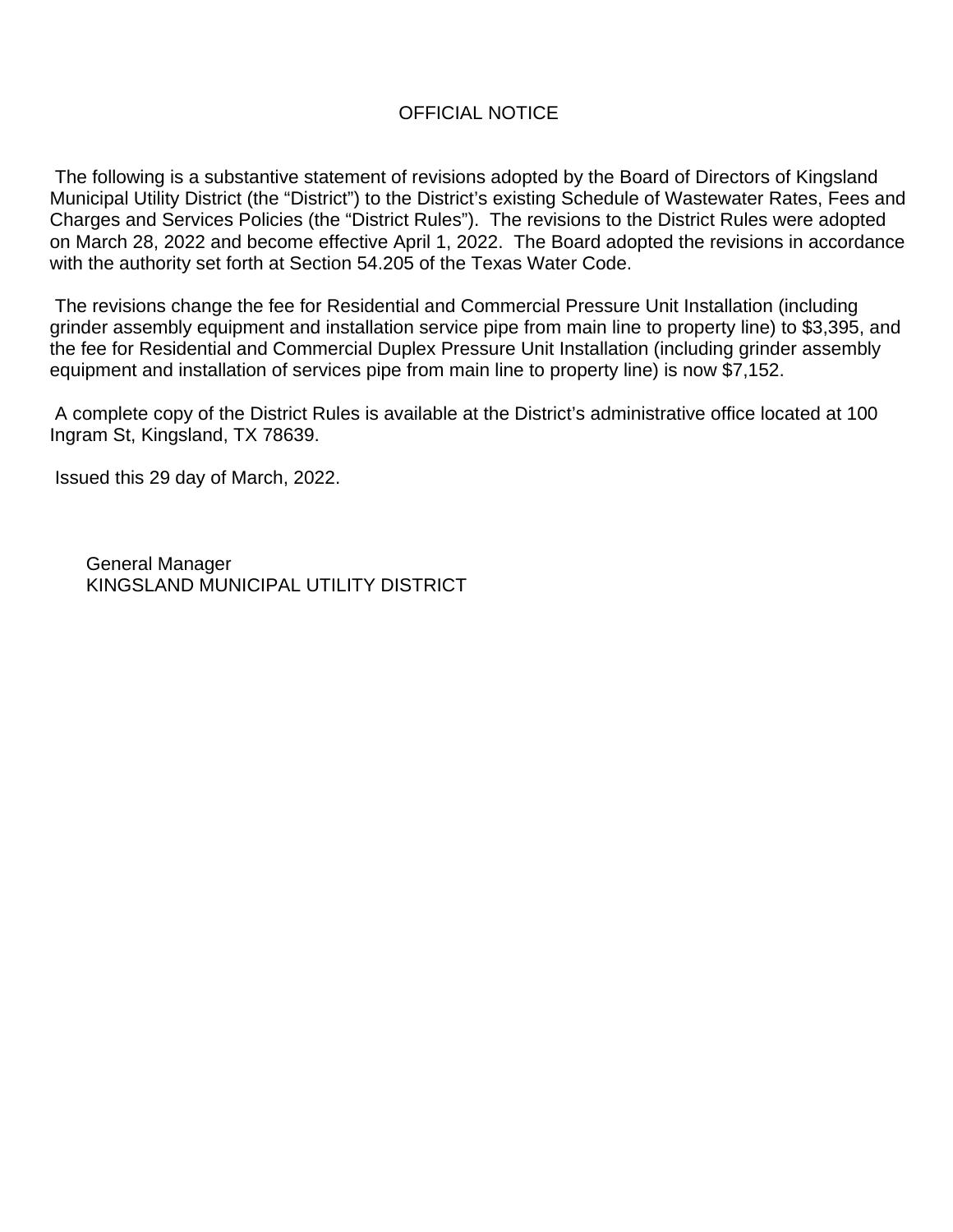# **KINGSLAND MUNICIPAL UTILITY DISTRICT Schedule of Wastewater Rates, Fees and Charges and Service Policies**

**Effective April 1, 2022**

### **MONTHLY WASTEWATER FEES, CHARGES AND RATES**

### Notes:

- 1. Except as otherwise provided, all Monthly Wastewater Service Fees set forth below are for in-District customers only.
- 2. Monthly Rates Include TCEQ Regulatory Assessment

Definitions:

- 1. A "separate structure" consists of any facility or structure, whether enclosed or otherwise, containing a drained or pressurized connection to the District's sanitary sewer system which is not attached or connected to the property's primary residence or structure by means of a continuous roof-line. A continuous roof-line includes the fascia, soffits, bargeboards or cladding that form the frontage immediately below the building's [roof](https://en.wikipedia.org/wiki/Roof) and [eaves](https://en.wikipedia.org/wiki/Eaves) connecting the attached structure to the primary structure.
- 2. A "service unit" means one or more rooms in an apartment house, condominium, hotel, manufactured home rental community, commercial or industrial park, office complex, marina, or other multiple use facility containing kitchen or bathroom facilities connected to the District's sanitary sewer system.

| <b>TYPE OF SERVICE</b>                                                                                               | <b>FEE, CHARGE OR RATE</b>                                                                                               |
|----------------------------------------------------------------------------------------------------------------------|--------------------------------------------------------------------------------------------------------------------------|
| Single Family Residential Served by Simplex Grinder<br>Pump or Gravity Flow Connection                               | \$26.00 per month for each separate structure that<br>contains a service unit                                            |
| Single Family Residential Served by Duplex Grinder Pump<br>or Gravity Flow Connection                                | \$52.00 per month or \$26 per month for each separate<br>structure that contains a service unit, whichever is<br>greater |
| <b>Manufactured Home Parks</b>                                                                                       | \$26.00 per manufactured home space                                                                                      |
| Assisted Living Centers and Elderly Housing                                                                          | \$26 per month per service unit                                                                                          |
| Apartments (single, multiple & assisted living)                                                                      | \$26 per month per service unit                                                                                          |
| Hotels /Motels / Lodges (regardless of occupancy)                                                                    | Applicable Single Family Rate applied to each two<br>service units                                                       |
| Travel Trailer Parks (RV's) (regardless of occupancy)                                                                | Applicable Single Family Rate applied to each three RV<br>units                                                          |
| Business Establishments (excluding Industrial users)<br>Served by Simplex Grinder Pump or Gravity Flow<br>Connection | \$26.00 per service unit per month                                                                                       |
| Business Establishments (excluding Industrial users)<br>Served by Duplex Grinder Pump or Gravity Flow<br>Connection  | \$52.00 per month or \$26 per month for each separate<br>structure that contains a service unit, whichever is<br>greater |
| <b>Education Facilities</b>                                                                                          | Determined on a case-by-case basis                                                                                       |
| Special Hardship Rates (on written application and<br>determination of hardship)                                     | Standard hardship rate: \$20.50 per month                                                                                |
| <b>Volumetric Rates</b>                                                                                              | \$0.26 per 100 gallons for structures and services not<br>otherwise provided herein, based on metered water<br>service   |
| Laundromats                                                                                                          | \$0.26 per 100 gallons, based on metered water service                                                                   |
| Car Washes (Phosphate levels not to exceed 40mg/Liter<br>from a single grab sample)                                  | \$26.00 per wash bay per month, unmetered or \$0.26 per<br>100 gallons for metered water service                         |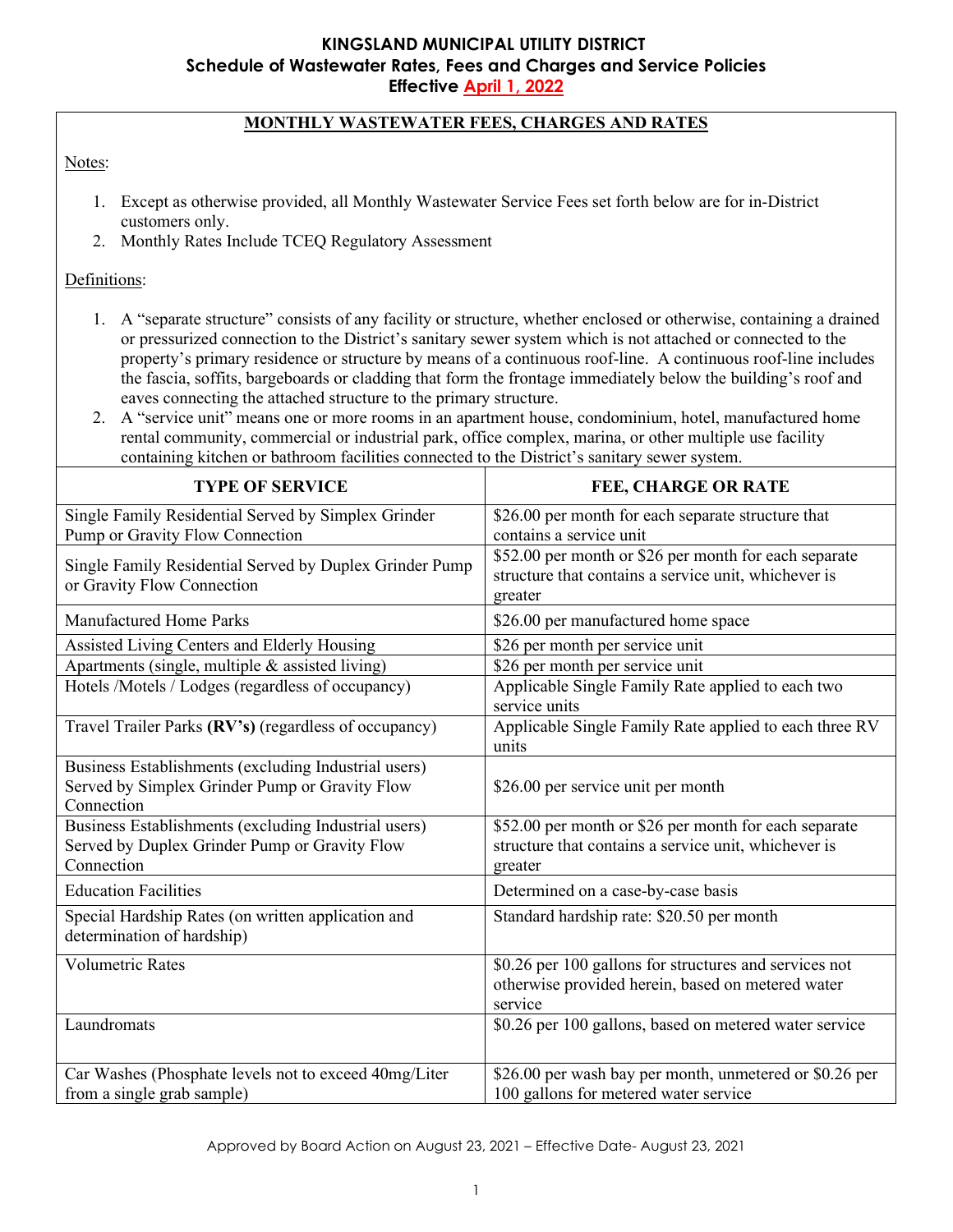| Nursing Homes                | \$0.26 per 100 gallons based on metered water service                                                                                                                                                                           |  |
|------------------------------|---------------------------------------------------------------------------------------------------------------------------------------------------------------------------------------------------------------------------------|--|
|                              | \$8.67 per month per recreational vehicle*                                                                                                                                                                                      |  |
|                              | *For recreational vehicle parks, the owner of the park<br>shall be responsible for payment of the fee for each<br>recreational vehicle space.                                                                                   |  |
| <b>Recreational Vehicles</b> | *For lots with only a recreational vehicle, the customer<br>shall be responsible for payment of fee.                                                                                                                            |  |
|                              | *For lots with a residence and a recreational vehicle, the<br>customer shall be responsible for payment of the \$26<br>monthly fee for the single family residence and the \$8.67<br>monthly fee for each recreational vehicle. |  |

| <b>GRINDER SYSTEM INSTALLATIONS</b>                                                                                                                                                                                                               |                                                |  |
|---------------------------------------------------------------------------------------------------------------------------------------------------------------------------------------------------------------------------------------------------|------------------------------------------------|--|
| Residential and Commercial Pressure Unit Installation (fee<br>includes grinder assembly equipment and installation of service<br>pipe from main line to property line)                                                                            | \$3,395.00                                     |  |
| Residential: If two homes on separate lots are on one grinder<br>system; when one of the houses is sold, the customer that does not<br>have the grinder unit on its property will be required to purchase<br>and have installed a grinder system. |                                                |  |
| Residential and Commercial Duplex Pressure Unit Installation (fee<br>includes grinder assembly equipment and installation of service<br>pipe from main line to property line)                                                                     | \$7,095.00                                     |  |
| Grinder Installation Re-Inspection Fee                                                                                                                                                                                                            | \$50.00                                        |  |
| <b>Custom Designed Pressure Unit Installation</b>                                                                                                                                                                                                 | System will be based on actual cost.           |  |
| Road Cut Fee – Where Required.                                                                                                                                                                                                                    | \$250.00 (50 ft. cut) + \$5.00/ft. past 50 ft. |  |

# **GRAVITY INSTALLATIONS**

Gravity Sewer Installation (fee includes installation of service pipe from mainline to property line and street repairs). All depths are based from ground level to top of mainline pipe.

| Services connections at a depth of four feet or less                               | \$450.00                                       |
|------------------------------------------------------------------------------------|------------------------------------------------|
| Services connections at a depth greater than four feet but less than<br>eight feet | \$765.00                                       |
| Services connections at a depth greater than eight feet                            | \$1,250.00                                     |
| Road Cut Fee – Where required.                                                     | \$250.00 (50 ft. cut) + \$5.00/ft. past 50 ft. |

### **INDIVIDUAL SERVICE CONNECTIONS REQUIRING A MAIN EXTENSION**

Approved by Board Action on August 23, 2021– Effective Date: August 23, 2021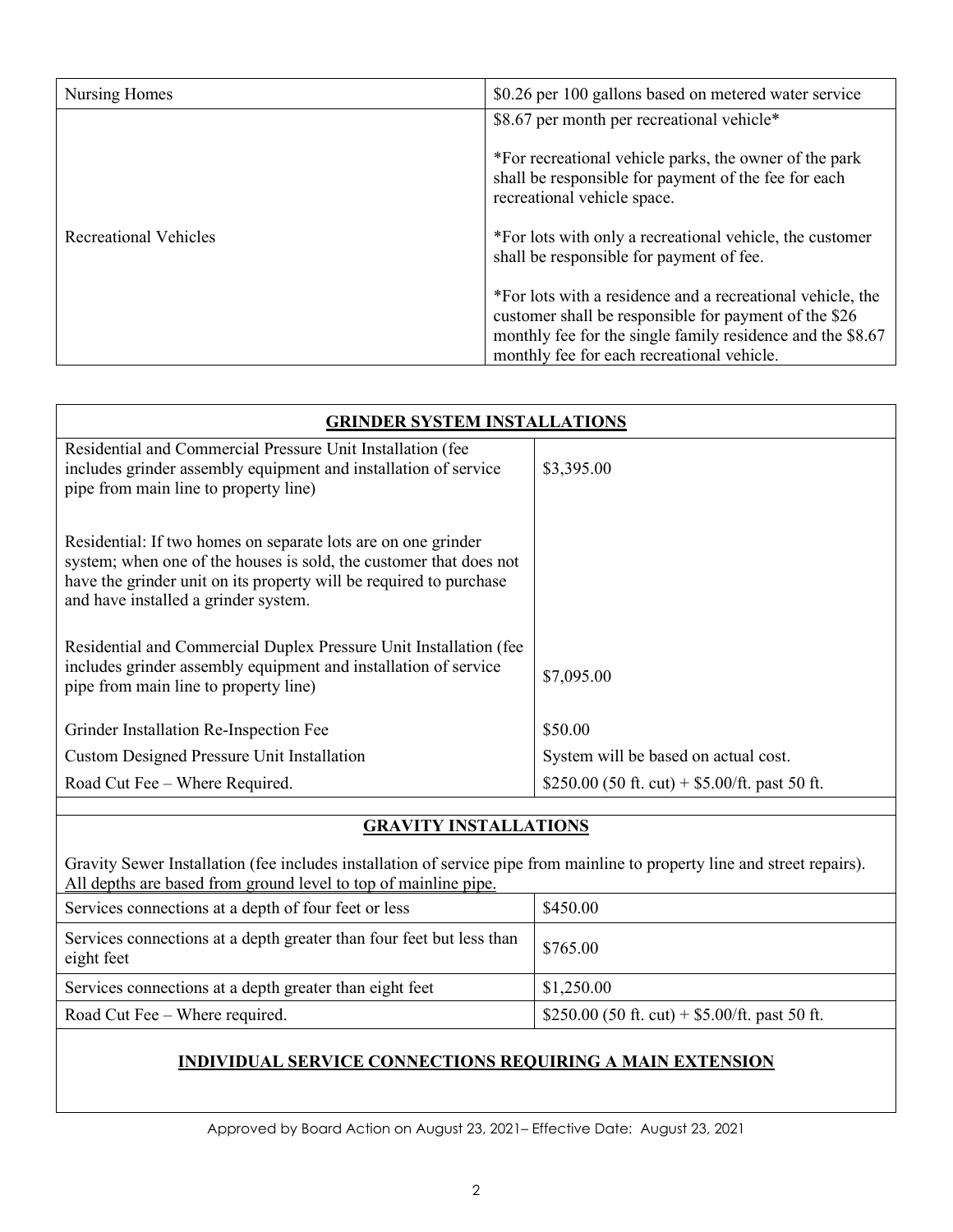All extensions of the KMUD wastewater collection system must be performed by a KMUD-approved utility contractor in accordance with KMUD specifications, OR by KMUD personnel. No person or entity may extend or connect to the KMUD wastewater collection system without prior approval of KMUD.

If the distance along a public right-of-way or utility easement from the nearest point of the District's wastewater collection system to the boundary line of the tract requiring wastewater collection services is less than or equal to 300 feet, then the property owner shall be responsible for all costs of the extension and connection to KMUD's wastewater system. If the distance exceeds 300 feet, then the costs of the extension shall be allocated between the property owner and KMUD. The property owner shall be responsible for 300 feet of the extension costs and for costs of connection to KMUD's wastewater system, and KMUD shall be responsible for all extension costs beyond 300 feet.

| MULTIPLE USE FACILITY CONNECTIONS                                                                             |                                                                                                            |
|---------------------------------------------------------------------------------------------------------------|------------------------------------------------------------------------------------------------------------|
|                                                                                                               | Cost of Grinder Unit to be determined for installation +                                                   |
| Mobile Home Parks, Assisted Living Centers and                                                                | \$75.00 Connection fee per Service Unit (not unit served)                                                  |
| Elderly Housing, Apartments, (singles, multiple &                                                             |                                                                                                            |
| assisted living), Hotels / Motels / Lodges, Travel                                                            |                                                                                                            |
| Trailer Parks, Business Establishments                                                                        |                                                                                                            |
| <b>OUT-OF-DISTRICT SERVICE</b>                                                                                | Case-by-case basis, Based upon actual cost.                                                                |
|                                                                                                               |                                                                                                            |
| Out-of-District, when service permitted by District<br>policy. See Out-of-District Service below.             | The conditions under which the District provides<br>Wastewater Service outside its boundaries are limited. |
|                                                                                                               | Specific information may be obtained from the District's                                                   |
|                                                                                                               | offices, Reynolds and Ingram Streets, Kingsland, Texas,                                                    |
|                                                                                                               | telephone (325) 388-4559.                                                                                  |
|                                                                                                               | <b>ANNEXATION</b>                                                                                          |
|                                                                                                               |                                                                                                            |
| <b>ANNEXATION REQUIREMENTS</b>                                                                                | Annexation Deposit: \$500.00                                                                               |
| The Board of Directors may condition service to                                                               | The property owner shall be responsible for KMUD's actual                                                  |
| property upon annexation of the property into KMUD.                                                           | costs of annexation, including legal fees, recordation fees,                                               |
|                                                                                                               | and costs of preparation of any contract relating to                                                       |
| All requests for annexation are subject to approval of                                                        | annexation. To the extent the deposit is not sufficient to pay                                             |
| KMUD Board of Directors after notice and a hearing.                                                           | KMUD's actual costs and expenses, the property owner                                                       |
|                                                                                                               | must pay KMUD's additional costs as a condition of                                                         |
| Lienholder consent, in a form specified by KMUD legal                                                         | annexation. To the extent KMUD costs are less than the                                                     |
| counsel, shall be required for annexation of any                                                              | deposit, the remaining deposit monies will be repaid to the                                                |
| property subject to a lien.                                                                                   | property owner upon completion of annexation.                                                              |
|                                                                                                               |                                                                                                            |
| Each owner of property to be annexed into KMUD must<br>complete a Petition for Annexation in a form specified |                                                                                                            |
| by KMUD.                                                                                                      |                                                                                                            |
|                                                                                                               | <b>SERVICE TO SUBDIVISIONS AND OTHER NON-STANDARD SERVICE REQUESTS</b>                                     |
|                                                                                                               |                                                                                                            |
| <b>CONTRACT REQUIREMENT</b>                                                                                   | Cost Deposit for Legal and Engineering Fees: \$5,000                                                       |
| Any developer or owner of property that seeks service                                                         | The owner/developer of the subdivision or other property                                                   |
| to a proposed or new subdivision, and other non-                                                              | seeking non-standard service shall be responsible for                                                      |
| standard service requests, shall be required to enter into                                                    | payment of all legal and engineering costs incurred by                                                     |
| a contract with KMUD setting forth the terms and                                                              | KMUD in connection with evaluation of the service request                                                  |
| conditions for the provision of wastewater service,                                                           | and preparation of the Development and Service Agreement.                                                  |
| including requirements for the design, construction and                                                       | To the extent the deposit is not sufficient to cover all costs,                                            |
| conveyance of utility infrastructure (a "Development                                                          | the owner/developer must pay KMUD's additional costs and                                                   |
| and Service Agreement').                                                                                      | expenses. To the extent KMUD actual costs are less than                                                    |
|                                                                                                               | the deposit, the remaining deposit monies will be repaid to                                                |

Approved by Board Action on August 23, 2021 – Effective Date: August 23, 2021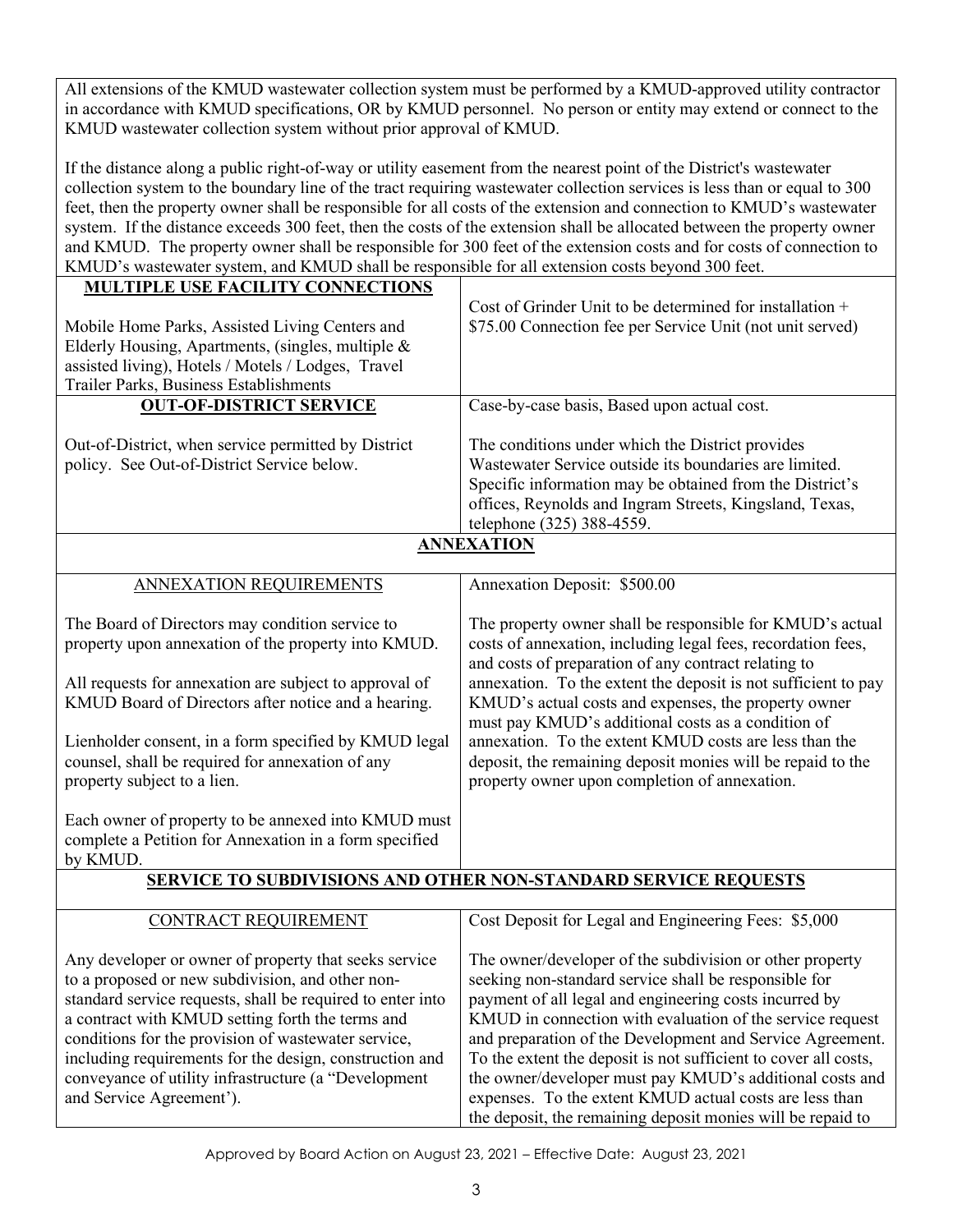| the property owner upon completion of the Development<br>Service Agreement.<br>and |
|------------------------------------------------------------------------------------|
|                                                                                    |

| <b>INSTALLATION AND MAINTENANCE</b>                                                      |                                      |  |
|------------------------------------------------------------------------------------------|--------------------------------------|--|
| Sewer Service Installed                                                                  | Customer's expense                   |  |
| Maintenance and Repair by District when repair is a<br>result of ordinary wear and tear. | No charge, included in service rates |  |
| Maintenance resulting from misuse or abuse.                                              | Case-by-case basis actual cost       |  |

### **DELINQUENCIES**

(Accounts are due in full at the District office on the 10th day of each month; provided that, if the 10th day of a month is a Saturday, Sunday or official State holiday, accounts are due in full on the next KMUD business day following the 10th day of the month. Accounts become delinquent on the day following the due date.)

| Time Past Due                                                                                                                                                                             | <b>Action Taken</b>                                                                                                                                                                                                                           | Fees / Penalties    |
|-------------------------------------------------------------------------------------------------------------------------------------------------------------------------------------------|-----------------------------------------------------------------------------------------------------------------------------------------------------------------------------------------------------------------------------------------------|---------------------|
| Next day after the due date                                                                                                                                                               | Late payment fee assessed                                                                                                                                                                                                                     | 20% of monthly bill |
| First business day after the 10th day<br>following the due date.                                                                                                                          | Mail notice, both in English and<br>Spanish, that service will be<br>disconnected on the first business day<br>after the 15th day following the due<br>date, if bill remains delinquent.                                                      |                     |
| First business day after the 15th day<br>following the due date.                                                                                                                          | 1. Sewer Service Disconnected<br>2. Sign on door reporting disconnection                                                                                                                                                                      |                     |
| Request for variance to late fee policy must<br>be submitted to the General Manager in<br>writing.                                                                                        | Variances to policy will be reviewed on<br>a case by case basis by the General<br>Manager. Variances will be considered<br>strictly on account of extraordinary<br>circumstances, also taking into account<br>the customer's payment history. |                     |
| Notes Regarding Disconnection of Service:<br>1. Payment of the delinquent sum, including late fees, must be paid in full to prevent<br>disconnection of service.                          |                                                                                                                                                                                                                                               |                     |
| 2. Service will not be disconnected to a customer that enters into a payment agreement<br>with the District and provides timely payment in accordance with the terms of the<br>agreement. |                                                                                                                                                                                                                                               |                     |

#### **SERVICE DEPOSITS**

A service deposit of \$100.00 shall be paid to the District by each applicant for wastewater service as a condition of service, including existing customers that establish service at a new address. Security deposits shall be held by the District to assure prompt payment of all charges for wastewater service.

At its option, the District may apply all or any part of a customer's security deposit against any delinquent bill of the customer. Upon discontinuation of service, the deposit shall be applied against amounts due whether because of the

Approved by Board Action on August 23, 2021– Effective Date: August 23, 2021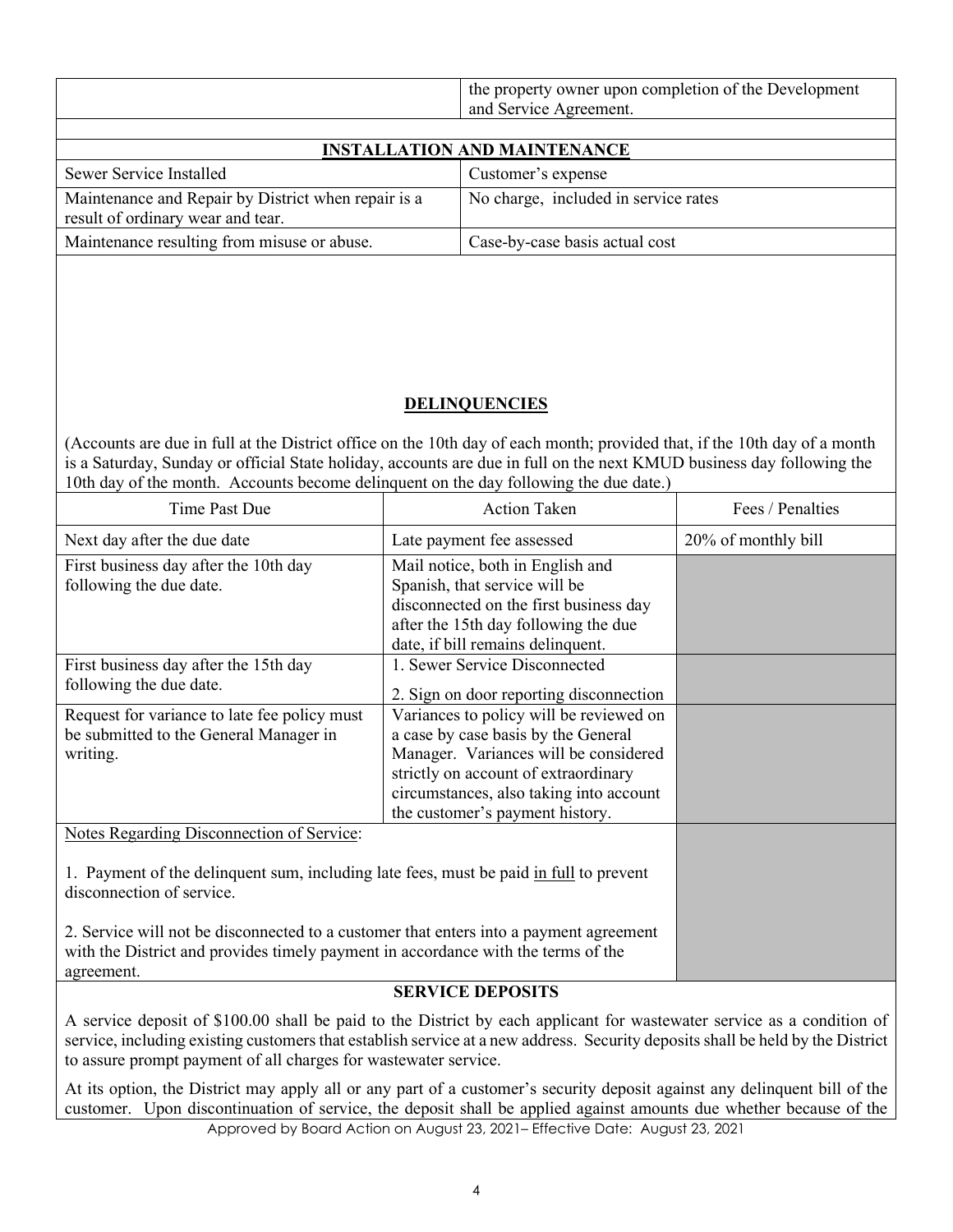customer's delinquency or upon the customer's request. Any portion of the deposit remaining after deduction of such amounts shall be refunded to the customer. In no event shall the security deposit bear interest for the benefit of the customer.

A Service Deposit is required of any customer as a condition of restoration of service, regardless of payment history, if wastewater service has been discontinued for nonpayment.

### **RENTAL PROPERTIES**

(a) Service may be established in the name of the owner of property or in the name of a tenant. If service is established in the name of the tenant as customer, each such tenant will be required to complete a new service agreement, pay a service deposit, and provide payment of all charges owing to the District for services rendered during the tenancy.

(b) In the event service is established in the name of the owner of property to be rented, the owner is required to make application for service and is responsible for all charges owing to the District. Under such circumstances, the owner is the customer of record and required to execute a service agreement and payment of a service deposit. Upon request of a property owner, the District will enter into a "Billing Agreement" with the owner pursuant to which the District will bill the tenant for sewer service, but the owner remains fully responsible for any and all unpaid bills by the tenant. In the event of the proposed termination of service for nonpayment by the tenant, the District will notify the owner of the renter's past due payment status prior to disconnection of service (any owner will be responsible for payment of any notice fees adopted by the District). In the event of disconnection of service due to the tenant's nonpayment, the owner will be responsible for all past due debt and payment of all charges required to re-establish service, including payment of any service deposit. The owner is responsible for obtaining from its tenants any deposits owner deems necessary to collect from a tenant to ensure payment of a past due bill.

| <b>MISCELLANEOUS FEES AND CHARGES</b>                                                                                                                                                                                                                                                                                                                               |                                                                                                                   |  |
|---------------------------------------------------------------------------------------------------------------------------------------------------------------------------------------------------------------------------------------------------------------------------------------------------------------------------------------------------------------------|-------------------------------------------------------------------------------------------------------------------|--|
| Moving of a grinder or any parts thereof shall be performed by a licensed<br>plumber and/or electrician in accordance with KMUD specifications and with<br>KMUD approved components. KMUD inspection required prior to a return<br>to service.<br>(Customer is responsible for any component replacement costs)                                                     | \$100.00                                                                                                          |  |
| Reconnection (following disconnection requested by customer)                                                                                                                                                                                                                                                                                                        | \$75.00                                                                                                           |  |
| Reconnection Fee (following disconnection for delinquency)                                                                                                                                                                                                                                                                                                          | \$75.00                                                                                                           |  |
| Transfer existing service to a new customer                                                                                                                                                                                                                                                                                                                         | \$30.00                                                                                                           |  |
| Penalty inspection fee for tampering or unapproved connection                                                                                                                                                                                                                                                                                                       | \$500.00 plus any expenses                                                                                        |  |
| Returned Check or Dishonored Direct Deposit Charge (including insufficient<br>funds for ACH Transfer or any other form of customer payment that is<br>dishonored)*<br>*After three (3) dishonored payments within a 12 month period, the account<br>will be placed on a cash or money order payment basis under which no other<br>form of payment will be accepted. | \$30.00                                                                                                           |  |
| Penalties and Charges for Failure to Comply with Grease Trap Ordinance<br>Requirements                                                                                                                                                                                                                                                                              | <sup>1st</sup> Violation-Issuance of Notice of<br>Violation and Surcharge as provided in<br>Grease Trap Ordinance |  |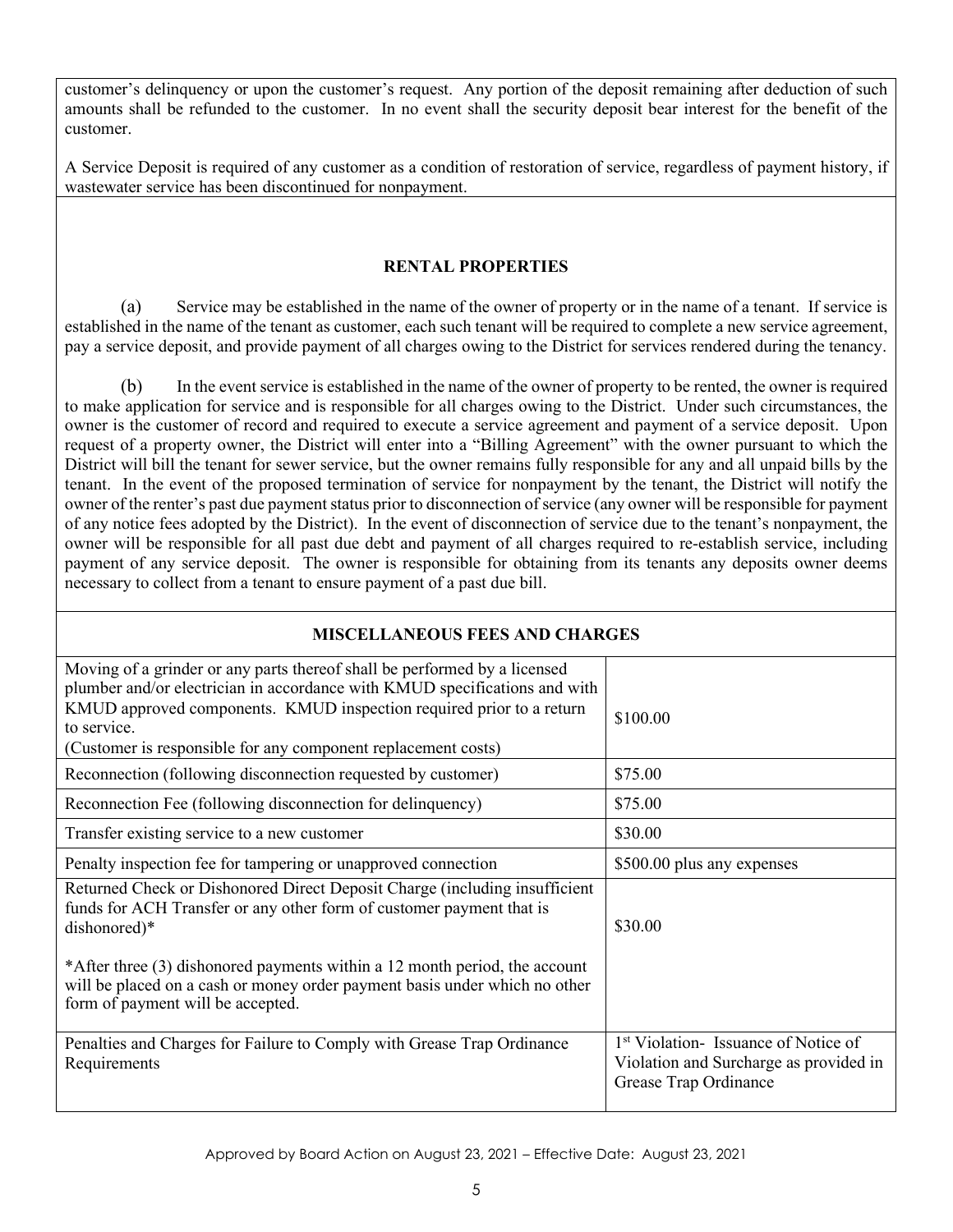| $2nd$ Violation without Corrective<br>Action- \$200.00 Civil Penalty                                                                             |
|--------------------------------------------------------------------------------------------------------------------------------------------------|
| 3 <sup>rd</sup> Violation without Corrective<br>Action-Termination of Service until<br>violation corrected and all fees and<br>charges are paid. |

| Septic Tank Pump-out, Waste Hauling & Treatment                                                                                                                                                                                                                                                                                                                                                                                                      |                                                        |  |
|------------------------------------------------------------------------------------------------------------------------------------------------------------------------------------------------------------------------------------------------------------------------------------------------------------------------------------------------------------------------------------------------------------------------------------------------------|--------------------------------------------------------|--|
| Residential Septic Tank Pump-out                                                                                                                                                                                                                                                                                                                                                                                                                     | \$24.00 per 100 gallons                                |  |
| KMUD will provide septic tank pump-out service only for on-site residential<br>sewage facilities (OSSFs) located within the District's boundaries at the rate<br>shown in the table of rates and charges. Such rates shall include the cost of<br>the pump-out, septic waste transport and treatment/disposal. KMUD will not<br>be responsible for OSSF repairs, replacements, maintenance or operational<br>issues associated with such facilities. |                                                        |  |
| <b>Septic Tank Treatment Facility Fees</b>                                                                                                                                                                                                                                                                                                                                                                                                           |                                                        |  |
| Septic Hauler Annual Permit Application Fee                                                                                                                                                                                                                                                                                                                                                                                                          | \$50.00                                                |  |
| Deposits:                                                                                                                                                                                                                                                                                                                                                                                                                                            |                                                        |  |
| Effective January 1, 2020, all septic tank haulers must provide an Initial<br>Security Deposit to the District as a condition of disposal. The District<br>may apply all or any part of the Initial Security Deposit against any<br>delinquent bill. Each hauler must replenish the deposit as a condition of<br>further service.                                                                                                                    | Initial Security Deposit- \$500.00                     |  |
| In the event any septic tank hauler becomes delinquent in a sum that<br>exceeds the Initial Security Deposit, the hauler shall be required to post<br>a Supplemental Security Deposit (in addition to paying the delinquent<br>sum in full) as a condition of any further service.                                                                                                                                                                   | <b>Supplemental Security Deposit-</b><br>\$2,500.00    |  |
| Septic waste usage fees (based on maximum tank volume of vehicle<br>dumping)                                                                                                                                                                                                                                                                                                                                                                         | \$8.25 per 100 gallons                                 |  |
| Surcharge for loads with grease sample test results over 200 mg/L                                                                                                                                                                                                                                                                                                                                                                                    | 3 times the usage rate                                 |  |
| Recreational Vehicle Sewage Dump (max 200 gal. & 100 gal. of<br>potable water)                                                                                                                                                                                                                                                                                                                                                                       | \$5.00 Per dump                                        |  |
|                                                                                                                                                                                                                                                                                                                                                                                                                                                      |                                                        |  |
| <b>Recycling Center Fees</b>                                                                                                                                                                                                                                                                                                                                                                                                                         |                                                        |  |
| <b>COMPOST:</b><br>Monday - Friday 8:00 AM to 3:00 PM, except holidays<br>Unbagged per $\frac{1}{2}$ cubic yard<br><b>Bagged Compost:</b><br>Bagged Compost by the Pallet:                                                                                                                                                                                                                                                                           | \$12.50<br>\$3.50 / bag<br>\$150.00 / pallet (49 bags) |  |

Approved by Board Action on August 23, 2021– Effective Date: August 23, 2021